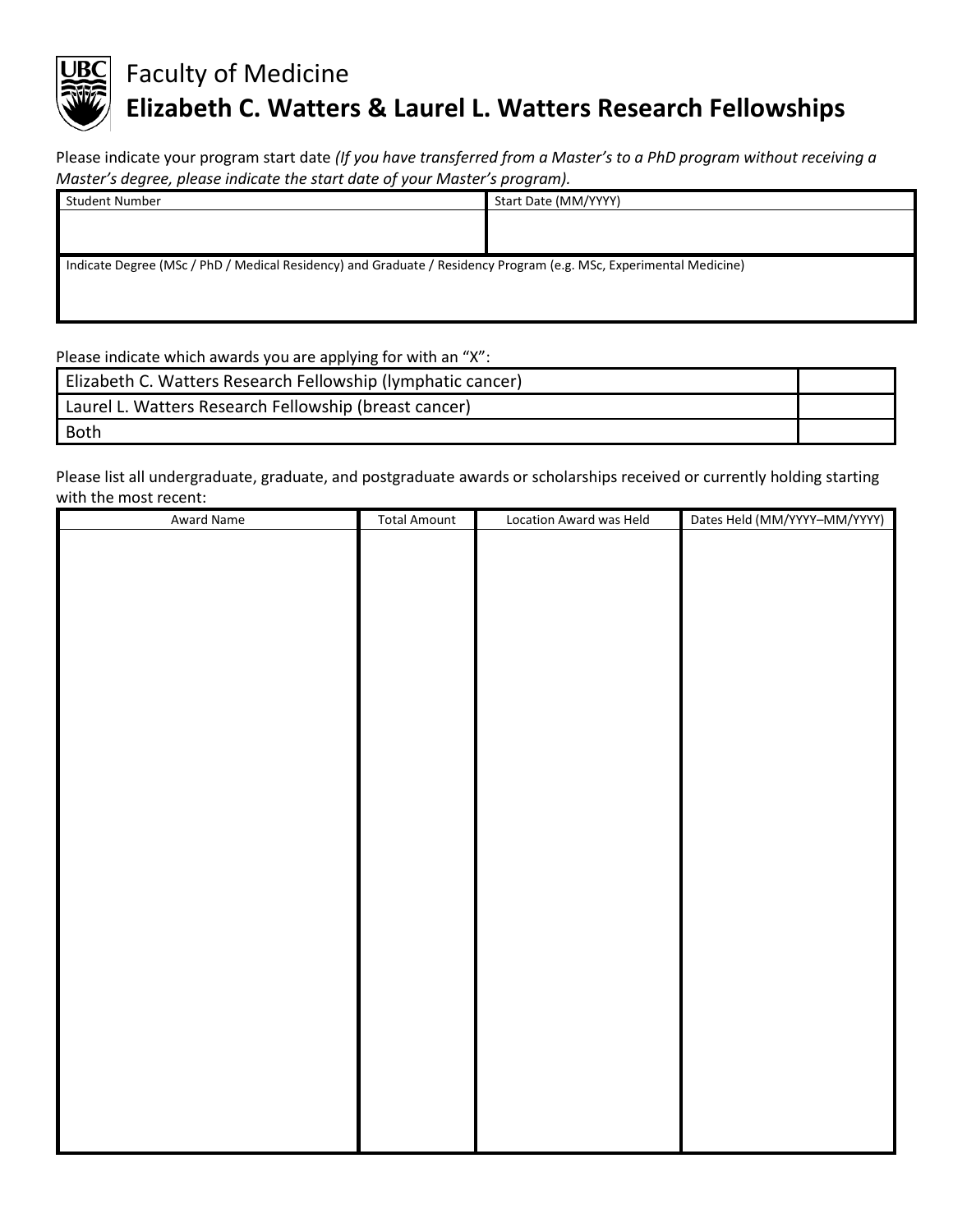

Please list your research or research-related experiences, starting with the most recent experience. One page maximum.

| Research Experience | Dates (MM/YYYY - MM/YYYY) |
|---------------------|---------------------------|
|                     |                           |
|                     |                           |
|                     |                           |
|                     |                           |
|                     |                           |
|                     |                           |
|                     |                           |
|                     |                           |
|                     |                           |
|                     |                           |
|                     |                           |
|                     |                           |
|                     |                           |
|                     |                           |
|                     |                           |
|                     |                           |
|                     |                           |
|                     |                           |
|                     |                           |
|                     |                           |
|                     |                           |
|                     |                           |
|                     |                           |
|                     |                           |
|                     |                           |
|                     |                           |
|                     |                           |
|                     |                           |
|                     |                           |
|                     |                           |
|                     |                           |
|                     |                           |
|                     |                           |
|                     |                           |
|                     |                           |
|                     |                           |
|                     |                           |
|                     |                           |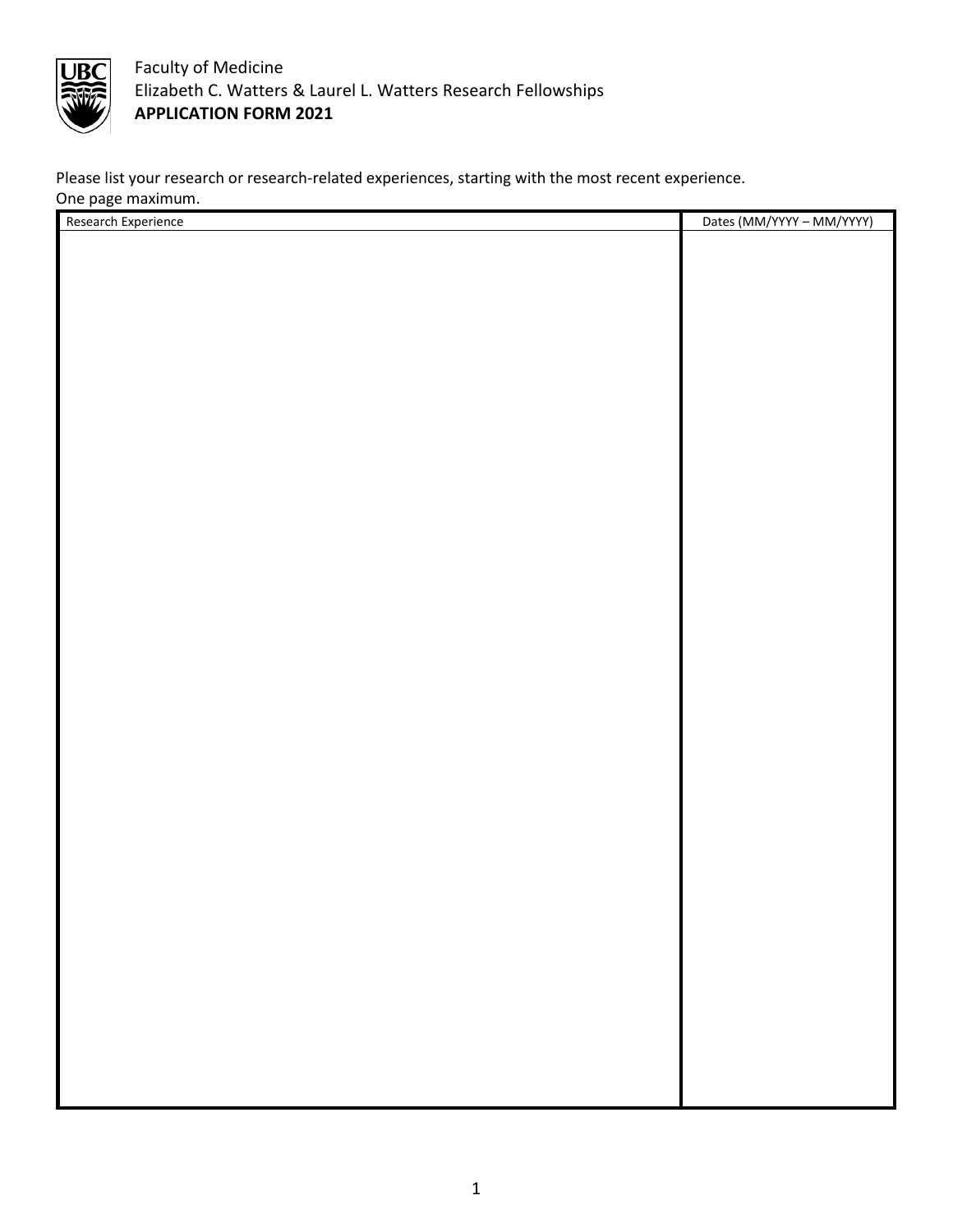

List your journal publications, posters and/or conference presentations below, starting with the most recent. Note that as the review process will be blind, **you should not use gender specific pronouns or similar identifying characteristics**, including your name (list instead "The Trainee" as needed). 1-page maximum. Refer to the FAQs for format guidelines.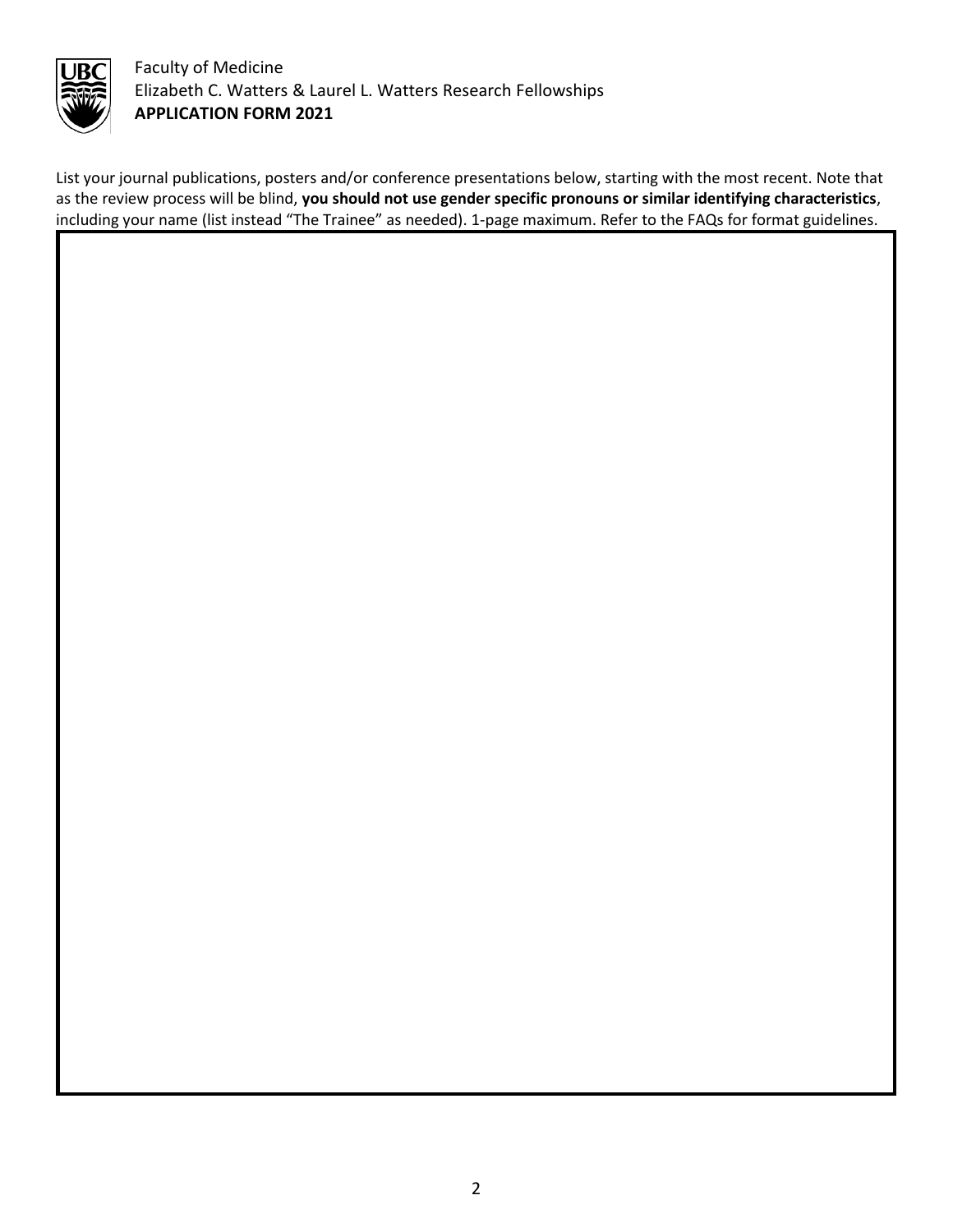

Please provide a lay summary of your proposed or current research project. Note that as the review process will be blind, **you should not use your name, gender specific pronouns, or similar identifying characteristics.** 350 words maximum. This summary should be written for a general audience. See FAQs for guidance.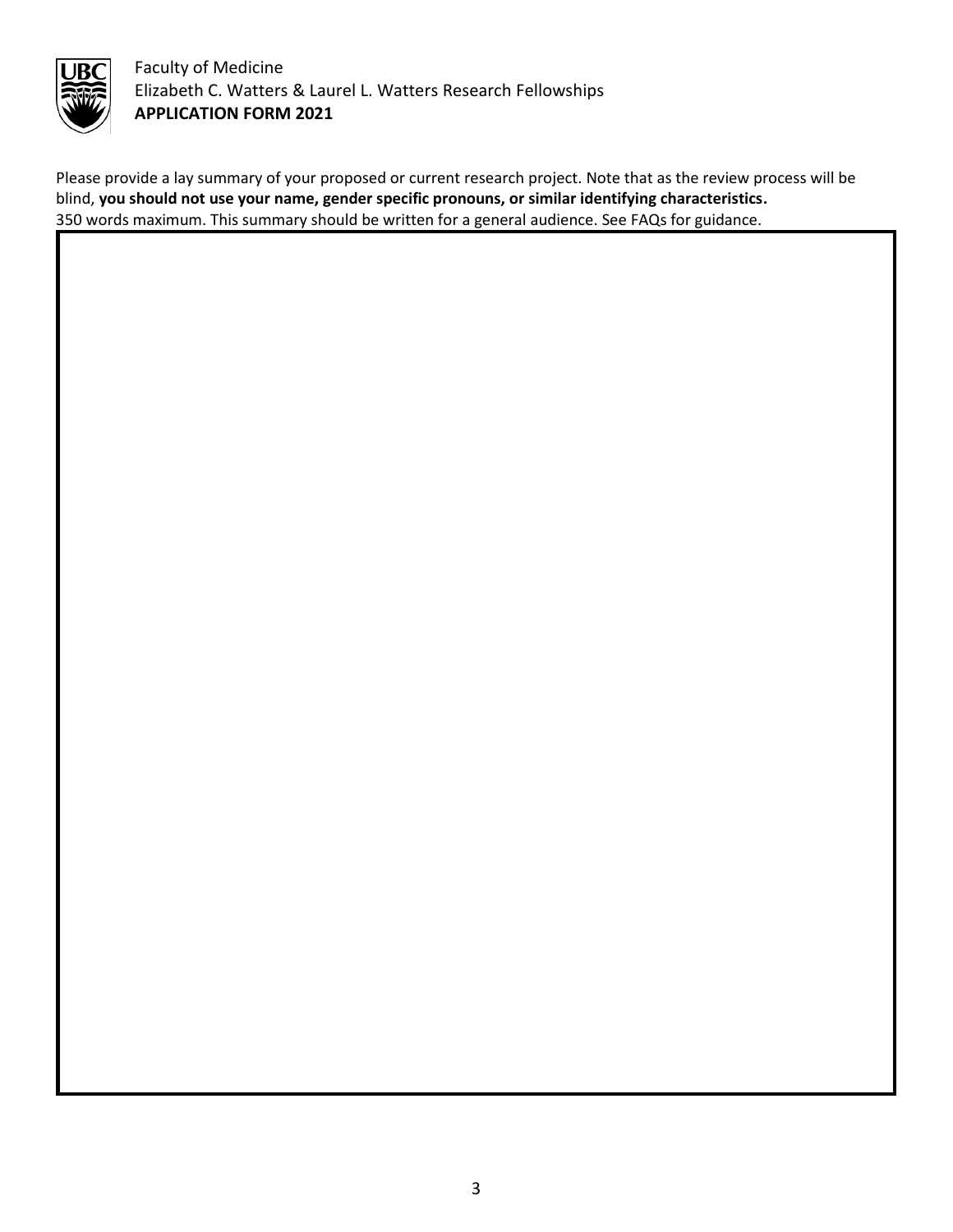

Please provide a one-page summary of your research project. Note that as the review process will be blind, **you should not use your name, gender specific pronouns, or similar identifying characteristics.** 700- 750 word. See FAQs for more information.